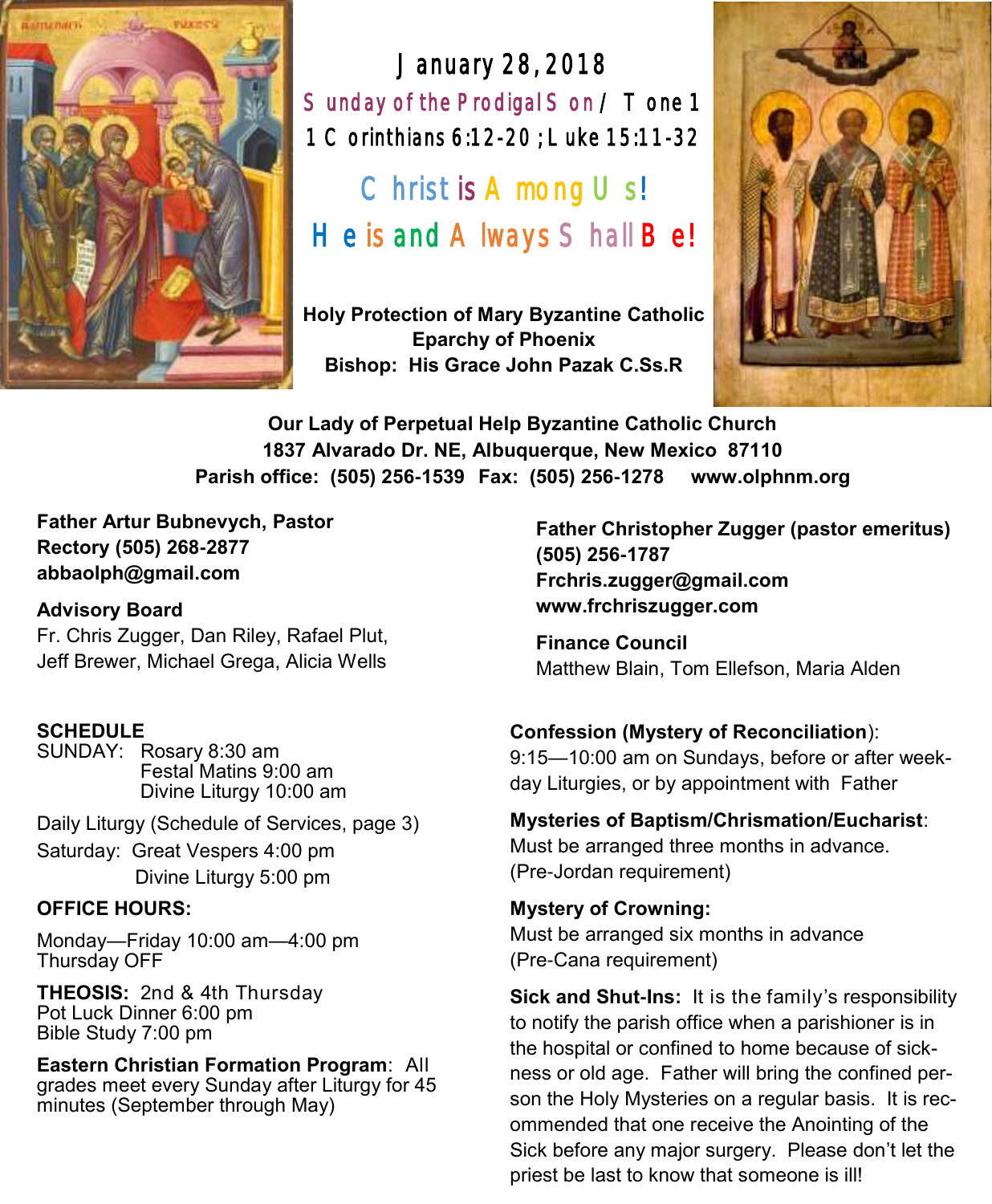**Welcome to our Church! If you are looking for a spiritual home, contact Father Artur/Fr Chris or the office staff for more information. God bless you**

| Today<br><b>ECF</b> Classes                                               | 8:30 am<br>$9:00$ am<br>10:00 am                                                                                                                                                      | Rosary<br>Matins & Confessions<br>Divine Liturgy for Parishioners, Benefactors & Friends<br>Fr. Chris: +Michael Harris                                         |  |
|---------------------------------------------------------------------------|---------------------------------------------------------------------------------------------------------------------------------------------------------------------------------------|----------------------------------------------------------------------------------------------------------------------------------------------------------------|--|
| Jan 29 Monday                                                             | Translation of the Relics of Ignatius, Martyr / 1 John 2::18-3:10; Mark 11:1-11                                                                                                       |                                                                                                                                                                |  |
|                                                                           | 6:00 pm Vigil Liturgy with Litija + John Danovich<br>Fr. Chris: Intention of David Vonderohe                                                                                          |                                                                                                                                                                |  |
| Jan 30 Tuesday                                                            | Three Holy Hierarchs / Simple Holy Day / Hebrews 13:7-16; Matthew 5:14-19                                                                                                             |                                                                                                                                                                |  |
|                                                                           | 9:00 am +Fr. Francis Vivona (40-day commemoration) by Pettit/Lowe Families<br>6:30 pm CAFE Meeting at UNM                                                                             |                                                                                                                                                                |  |
| Jan 31 Wednesday                                                          | Cyrus & John Unmercenaries / 1 John 3:21-4:6; Mark 14:43-15:1                                                                                                                         |                                                                                                                                                                |  |
|                                                                           | 5:30 pm OLPH Devotions<br>6:00 pm + Fr. Francis Vivona (40-day commemoration) by Donlin Family<br>Fr. Chris: Phyllis Snider                                                           |                                                                                                                                                                |  |
| Feb 1 Thursday                                                            | Tryphon Martyr / 1 John 4:26-5:21; Mark 15:1-15                                                                                                                                       |                                                                                                                                                                |  |
| Feb 2 Friday                                                              | Hebrews 7:7-17; Luke 2:22-40                                                                                                                                                          | Encounter of Our Lord with Simeon / Solemn Holy Day                                                                                                            |  |
|                                                                           | <b>Bob Danovich</b><br>Fr. Chris: +Fr. Francis Vivona                                                                                                                                 | 9:00 am Prayer and witness in front of Abortion Clinic on San Mateo<br>6:00 pm Divine Liturgy / Blessing of Litija/Blessing of Candles/Health and Salvation of |  |
| Feb 3 Saturday                                                            |                                                                                                                                                                                       | 1st All Souls Saturday / 1 Corinthians 10:23-28; Luke 21:8-9.25-27.33-36                                                                                       |  |
|                                                                           | 9:00 All Souls Liturgy / Panachida<br>9:00 am-noon Altar Server Training                                                                                                              |                                                                                                                                                                |  |
| Feb 4 Sunday                                                              |                                                                                                                                                                                       | Sunday of Meatfare / 1 Corinthians 8:8-9:2                                                                                                                     |  |
| <b>ECF Classes</b><br>Clothing & canned<br>goods collection for<br>Friars | 4:00 pm Great Vespers<br>5:00 pm + Mary Ann Zummar by Svenssons<br>8:30 am Rosary<br>9:00 am Matins & Confessions<br>10:00 am Divine Liturgy for Parish Family, Benefactors & Friends |                                                                                                                                                                |  |
|                                                                           |                                                                                                                                                                                       | Fr. Chris: Intention of Danielle Castioni by grandfather Demetrius Yackanich                                                                                   |  |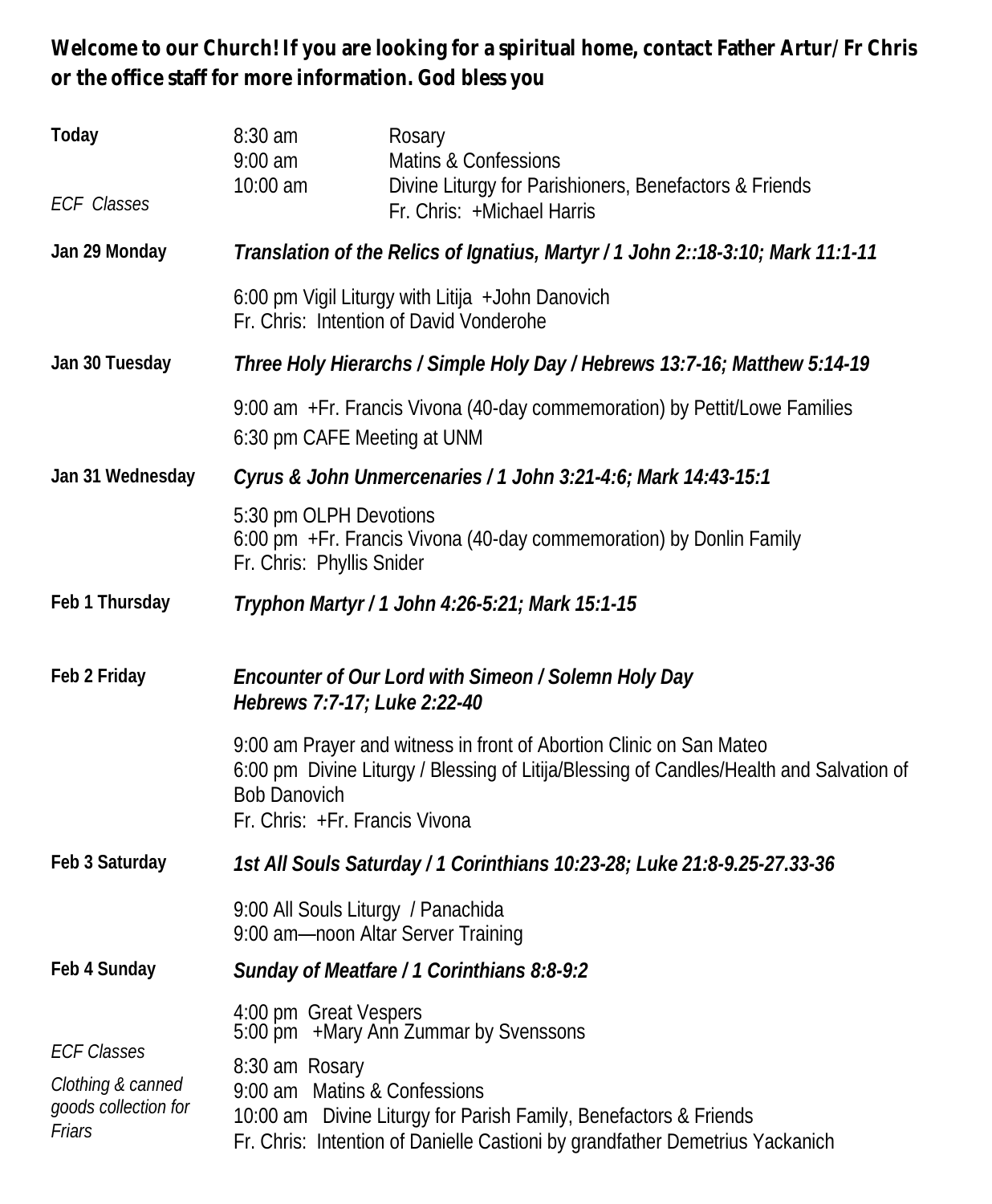Sharif Rabadi Katrina Anderson Abraham Haddad Tim & Jenny Ford Threima Leech Priscilla Hughes Steve Jakymiw Marilyn Fore Demetrius Yackanich Sven & Barbara Svensson Mary Ann Kosty Laurie Bienz Brent & Nicole Dodson-Sands

Charlie & Maggie Batsel

Fr. Julian Gnall Henry Zugger John & Margie Disque Phillip Fall Laura Dominquez Olga Bodnar Frances Brannan John Deflice Jordan Smith Jean Pesce Tracy McTernan Terry Rains Eli Griego Brother Vittorio

William Frank Mary Nell Preisler Mike Harahuc Robert Zadel Lorraine Hubbell Heather Mattax Larry Bennett Paola Terlaza Ruth Sousa Linda Granci Mary Danyluk Richard Hornung Kris Nelson Scott Fafrak Dana Papaj Peter Dzek

### **Remember Those Who Request Our Prayers:**

Physician and Help of T hose in sickness, Redeemer and S avior of the infirm; O Master and Lord of all, grant healing to your servants. Be clement, show mercy to those who have sinned much, and deliver them,  $\circ$  C hrist, from their Iniquities, that they may glorify Your might divine

Prayers in honor of and to the Blessed Virgin are a powerful weapon against sin, and for healing. If you recite the Rosary at home, please offer these intentions, and join us on Sunday at 8:30 am. Those who recite the Akathist to the Mother of God or the Rosary receive a partial indulgence when they do so in private, plenary indulgence when they do so as a group.

#### **Intentions of the Rosary**

1st Decade: Help for persecuted Catholics, especially in communist and Islamic states

2nd Decade: Spiritual and physical growth of our parish and the Byzantine Catholic Church

3rd Decade: Increase in vocations to priesthood, diaconate, and consecrated life to serve the Byzantine Catholic Church

4th Decade: Repose of the souls who have no one praying for them

5th Decade: Healing of the sick in body, mind and soul

#### **Holy Father's Intentions for January:**

#### Evangelization: **Religious Minorities in Asia**

That Christians, and other religious minorities in Asian countries, may be able to practice their faith in full freedom.



Vocation Icon Today: GloetznerFamily Next Sunday: DonlinFamily

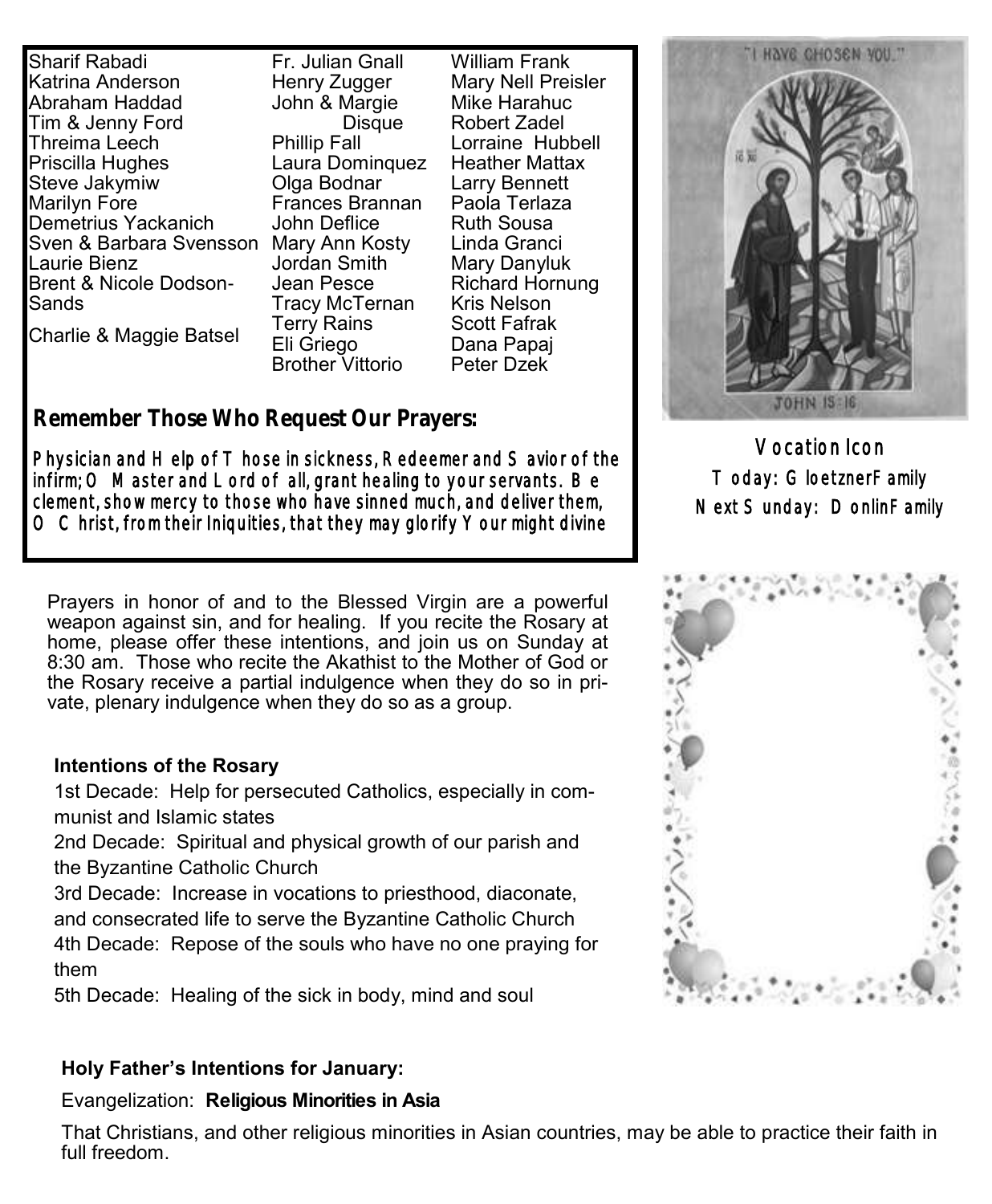January 21, 2018 / Attendance: 113

Now this I say, whoever sows sparingly will also reap sparingly, and whoever sows bountifully will also reap bountifully, Each one must give as he has decided in his heart, not reluctantly or under compulsion, for God loves a cheerful giver. (2 Corinthians 9:6-7)

| Feb. 4, 2018           |                                                                                                                   |  |
|------------------------|-------------------------------------------------------------------------------------------------------------------|--|
| Cantor                 | Evie Jilek<br>Andrea Riley (Feb 3)                                                                                |  |
| Reader                 | Sven Svensson                                                                                                     |  |
| Trojca                 | Alaina Riley                                                                                                      |  |
| Greeter                | Dorothy Curl                                                                                                      |  |
| Usher                  | Dan Riley, Jeff Brewer                                                                                            |  |
| Counter                | Rafael Plut, Dorothy Curl                                                                                         |  |
| Host                   | Super Bowl                                                                                                        |  |
| <b>Church Cleaners</b> | Tom Plut, Tom Ellefson                                                                                            |  |
| Altar Servers:         | Thomas Donlin<br>Daniel Fogg<br>Michael Grega<br>Joe Ellefson<br>Patricio Chavez<br>Lucas Riley<br>Abel Gloetzner |  |

#### **Bishop's Appeal 2018**

Dear Parish Family! Bishop John is asking each Domestic church to pray over their special offering to the Appeal this year and make a decision what that gift will be. Please, complete the pledge form and return it in the Sunday collection with your first payment or the entire amount if possible (**Please, note** that starting with this year you can also send your pledges directly to the Bishop's office in Phoenix, your checks and credit cards made to Holy Protection of Mary Byzantine Eparchy NOT to OLPH in that case).

Our parish goal is **16,225.00** which breaks down to \$275 per household. If we reach our goal, our parish will receive a 20% rebate which is \$3,135.00! Many can contribute \$275, some less, others more. The important thing is that each household makes an effort to show Bishop John our support to help with varied ministries our Eparchy offers : Seminarian & Clergy education, Vocation and Youth Ministry, Missionary outreach, Evangelization and Pro-Life and many others. Working together we can easily make our goal! May God bless you for your generous and sacrificial response. Thank you!

#### **Please, sign up TODAY for the Traveling Pilgrim Vocation Icon in 2018!**

Dear Parish Family, the Love of Christ presses us to respond generously to God's call in our lives. We are all called to pray for vocations to Saintly Christian Marriage, to the Priesthood, the Diaconate and the Religious Life. Prayer is an invisible but essential ministry in the Church. This is an important way to be involved in vocation ministry. Sign up to have the Pilgrim Vocation Icon in your home. You will be greatly blessed. THANK YOU :)

#### **Barbara's Hall Report**

Thanks to the Svenssons for serving up the Sunday brunch! It was Sven' s birthday, and he served up quite a feast! There were 4 big trays of 5 cheese ziti, with 3 kinds of meat! Yum! Plus, a three lettuce salad with tomatoes, different kind of cheeses, and a balsamic dressing! And lots of Italian bread! I almost forgot the cake with the Swedish Happy Birthday message, and ice cream! Don't we just love it when it is Sven' s birthday? Happy Birthday, Sven!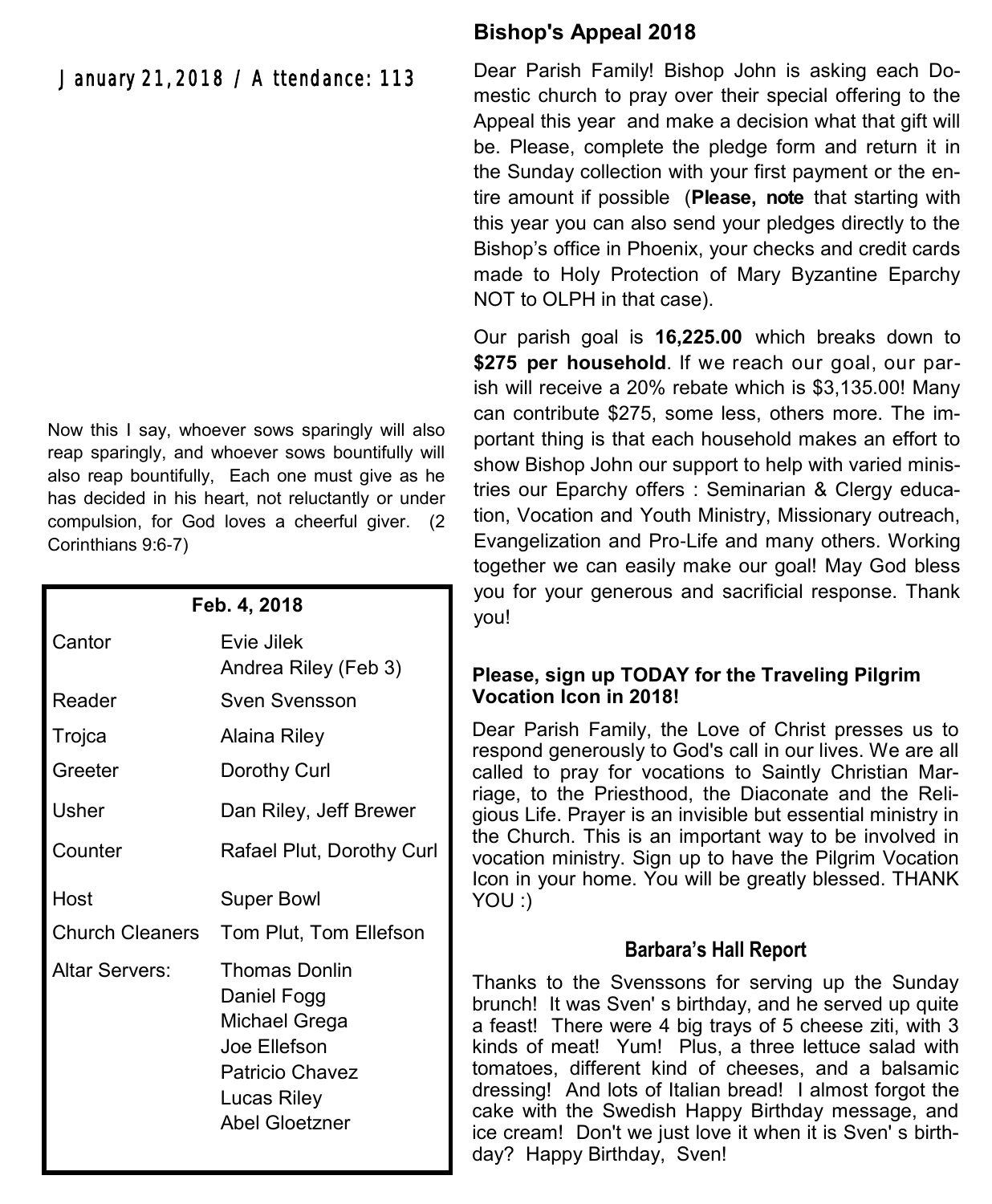# **Coming Events—Mark Your Calendars**

| 2nd $&4th$               | 10:30 am Shut-ins Visits                                                                                                  |
|--------------------------|---------------------------------------------------------------------------------------------------------------------------|
| Monday                   | 5:45 pm Explorers Meeting                                                                                                 |
| February 10,<br>Saturday | 10 am-12 pm Book Club. In the School of the<br>Holy Spirit by Fr. Jacques Philippe.<br>Potluck brunch, Loescher 's home   |
| February 3<br>Saturday   | 9:00 am Altar Servers practice                                                                                            |
| February 3,              | All Souls Saturdays in Great Fast                                                                                         |
| March 3, 10              | 9:00 am Divine Liturgy followed by Panachida                                                                              |
| Tuesdays                 | 6:00-7:00 pm St. John's Bible Study                                                                                       |
| February 6, 20           | for ages 10 through 13 / Flying Star @ 4501                                                                               |
| March 6, 20              | Juan Tabo Blvd. NE (north of Montgomery)                                                                                  |
| February 12<br>Monday    | First Day of the Great Fast /<br><b>Strict Abstinence</b><br>6:00 pm Liturgy of the Presanctified Gifts with<br>Anointing |

### **Please, mark your calendars:**

**The Annual Byzatine Bazaar** will take place this year on May 12th.

**Bishop John** will visit our parish on Sunday, July 1 to celebrate with us our Patronal Feast of the Miraculous Icon of Our Lady of Perpetual Help.

**Attention - 1st ALL SOULS Saturday is coming soon. Dear Parish Family, the four 2018 remembrances of "All Souls"** will begin on Saturday, **February 3rd**. Please, print clearly *First names* of your deceased loved-ones **on the back of your "All Souls" envelope** (see your envelope set) They will be prayed for in the petitions for the deceased during the 9AM All Souls Liturgy and Panachida on each of those All Souls Saturdays. Please, kindly submit your envelope to the collection basket or the parish office. **Deadline - Sunday, January 28.** THANK YOU.

# **Cantor Corner**

**Liturgical Propers for 2/4/18 (Meatfare Sunday & Postfestive Day of the Meeting)** Resurrection Tone 2

**Troparion (Tone 2) -** DL 135 **Troparion (Meeting-Tone 1) -** DL 321 *Glory... (Tone 1)* **Kontakion (Meatfare- Tone 1) -** DL 217 *Now & Ever...(Tone 1)* **Kontakion (Meeting - Tone 1) -** DL 321 **Prokeimenon & Alleluia (Meatfare)** - DL 217-8 **Instead of 'It Is Truly Proper'...**  DL 322 **Our Father (Tone 2)** - DL 67 **Communion Hymn -** DL 78 & 213 [A]

**OLPH Prayer Warriors**  Believing in Jesus's promise that where two or more are gathered in His name, He is with us, please join our intercessory prayer group, the OLPH Prayer Warriors, Sunday mornings at 9:30 in the conference room to pray for our individual and collective needs. Although we will dedicate our prayers to particular themes each week, and if you cannot participate in our gatherings, do let us know of your particular petitions and we will include them in our prayers. Send your prayer requests to Patricia at pocb@unm.edu

### **February 2018**

Feb. 4: Rest Feb. 11: Grace Feb. 18: Looking back vs. looking forward Feb. 25: God's will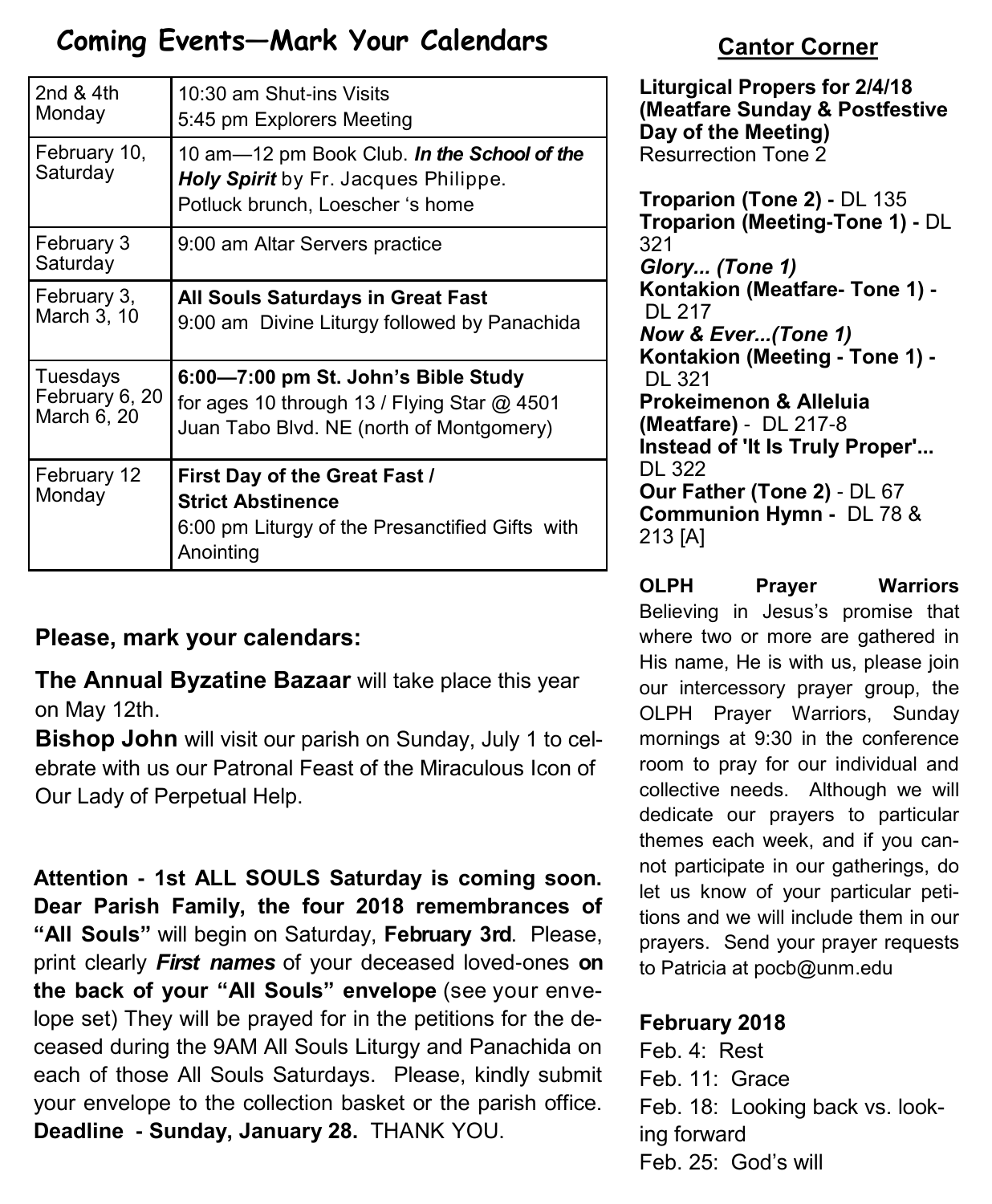## **Encounter of Our Lord, February 2**

This feast, on Wednesday this week, marks the end of the forty days of Christmas. Known as the Presentation of Our Lord in the Temple, in the Slavic tradition it is called **The Encounter of Christ**, emphasizing the meeting of the Infant Savior with St Symeon and St Anna. The **Vespers describes Simeon's joy at being allowed to cradle in his arms the Savior of the world.**

**Candles are traditionally blessed on this day, as Jesus is the light of the world**. In this ritual, the priest and people sing the Troparion, and then the priest blesses the candles with holy water, imploring **Jesus' blessing with His grace so that "the light of the candles dispel all darkeness and shadow, so let the invisible flame of the Holy Spirit illuminate our hearts."** After this, Saint John Damascene's Stikhera "Adorn your chamber O Sion" is sung and the Dismissal of the feast is given.

On this feast, the Holy Family travels from Bethlehem to Jerusalem, obviously before the Massacre of the Innocents and the Flight into Egypt. There, under the very nose of the wicked King Herod who would soon be stewing in his palace wondering about the Messiah who the Magi said was born in Bethlehem, Mary and Joseph come to fulfill the Law. There were two reasons: one was the purification demanded of Mary by the Jewish law, for in giving birth she had shed blood and had sexual relations, and thus was unclean (Mary has no need of this, but submits humbly to the Law). Second was that of redeeming the first-born male child by giving a sacrifice to God (Jesus did not need to undergo this, being God, but submits humbly to the Law like His Mother). For the poor, which Mary and Joseph were, they had to offer only a pair of doves or pigeons as the sacrifice. **Mary and Jesus submit out of obedience and to give good example to others. Their humility and desire to avoid scandal should be imitated by us today!** 

The hymns of this feast emphasize the Encounter theme. Here **Christ is meeting His people for the first time, in the Temple where God Himself dwelled behind the veil of the Holy of Holies**, and the Temple to which He would give Himself at the age of twelve. He Who gave the Law to Moses on Sinai, now submits to the Law in all humility. Now He is recognized by Symeon and Anna, who exemplify the *anawim*, the holy little ones of Israel. God had promised Symeon that he would not die until he had seen the Messiah, and the Holy Spirit prompts him to go to this little family in the midst of the teeming crowds in the temple courtyard. Deeply moved, Symeon utters his marvelous prayer, the *Nunc Dimittis*, or *Now You Shall Dismiss Your Servant.* 

# **Blessing of Candles**

It is a pious and venerable tradition in our Church to bless candles after the Ambon Prayer of the Holy Encounter Liturgy. It is impossible to imagine an Eastern Church without burning candles. We use candles made of beeswax as a form of prayer offering and devotion to God, Most Holy Theotokos or Saints. Candles are used in all church solemnities and ceremonies and are symbolic of Christ, who is "the Light of the World." According to a different symbolism, the two elements of a candle represent the two natures of Christ: the Divine (the burning wick) and the Human (the wax body). According to Saint Simeon of Thessalonica (XV century), the pure wax symbolizes the purity and innocence of people offering it. The wax is offered as a sign of our repentance for our obstinacy and willfulness. The softness and malleability of the wax speak of our readiness to obey God. The flame of the candle shows the warmth of love to God. We should not put up a candle just for the sake of the ritual, with our hearts remaining cold.

Please bring your candles which you wish to have blessed and put them on the blessing table that will be set up on the right side of the tetrapod.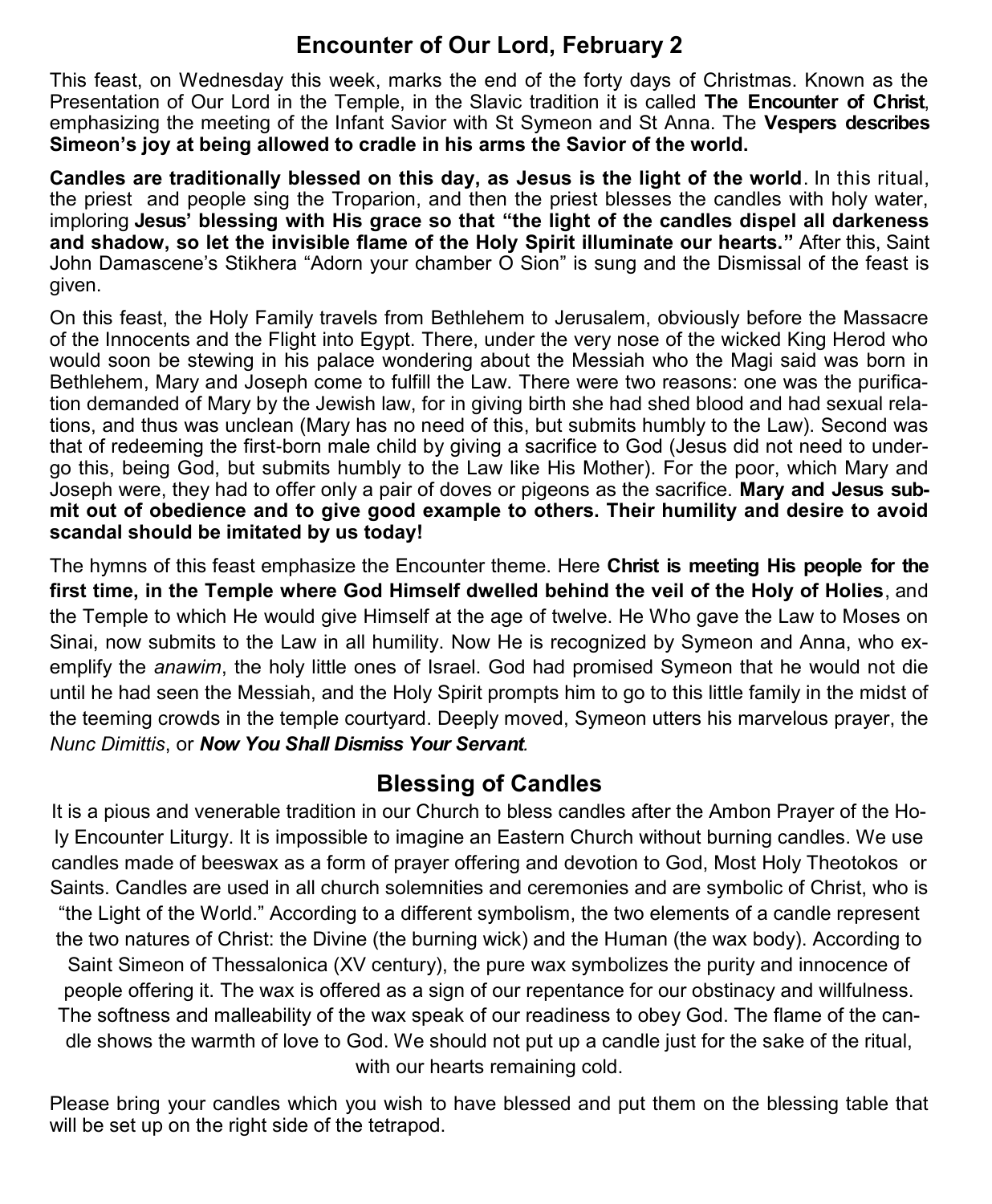### **Sunday of the Prodigal Son**

The father's image is especially fascinating. First, he is shown in action: his robes are **literally flying behind him because he has rushed to greet** this son who wasted everything but has returned. Second, the father is shown as a venerable man, white-haired and bearded. This emphasizes the pain he suffered in waiting, and in having been rejected by the young man: **how could a young man have so insulted an elderly father like that?** See how the two faces blend together, in absolute tenderness. The full positioning of the faces tells us that the sinful son has been redeemed.

But **the real message** is in my last observation: **the iconographer depicted the father wearing the divine colors of red and blue**. He stands for God the Father, the Source of all life, the One Who Is for all time, with the white hair and beard of the Ancient of Days seen by St Daniel the Prophet in his vision. The iconographer does not want us to have any misconceptions at all **– the sinner who can bring nothing to this scene except his besmirched soul and his sorrow, is being acknowledged, embraced, and forgiven, by a God Who rushes** to love us. **A God Who** *rushes* to us when we make that first repentant step toward Him again. **What other faith offers anything like this?**

### **Three Holy Hierarchs**

Jan 30 - **Feast of SS. [Basil the Great](http://en.wikipedia.org/wiki/Basil_of_Caesarea) (also known as Basil of Caesarea), Gregory the [Theologian](http://en.wikipedia.org/wiki/Gregory_of_Nazianzus) (also known as Gregory of Nazianzus) and John Chrysostom**. These influential bishops shaped our theology and worship through their extensive writing and preaching. Each has a feast day in January. **All three are remembered today as a result of intense debates that raged in 11th century Constantinople as to who of these great Fathers was the greatest**? Through a vision granted St. John Mouropos in which they appeared to him and said that they were all equal in God's eyes, this feast was instituted in 1084. The Catholic Church also honors them as Doctors of the Church.

**Basil and Chrysostom** both had profound influences on our worship, through their Anapahoras (Eucharistic Prayers) which we use today. **Basil** served as a bishop of Caesarea -in-Cappadocia who defended the Trinity's unity and Christ's humanity and divinity against the Arians, as well as founding many institutions for the poor, sick, orphans, abandoned elderly, and schools. **Chrysostom**, which means "golden tongue" was a powerful preacher who was not afraid to challenge his listeners to deeper spiritual lives, while speaking against any form of oppression. He also advocated for physical and spiritual care of the poor. He was bishop of Antioch and then archbishop of Constantinople itself. He died in exile because of his condemnation of the empress' scandalous lifestyle. **Gregory,** like the other two, led a personal life of penance and fasting. Also an archbishop of Constantinople, he is surnamed "The Theologian" for his brilliant writings against the Arians, in defense of the Holy Spirit, and the Holy Trinity. His contemporaries considered that he surpassed the ancient Greek writers and that he was directly inspired by God.

**The first seminary of our Byzantine Catholic Church** was, appropriately enough, dedicated to these three theologians. It served generations of students who prepared for the priesthood from 1776 until 1945, when the seminarians were asked to "temporarily" leave by the Soviet rulers – it has never been returned, and today is a museum.